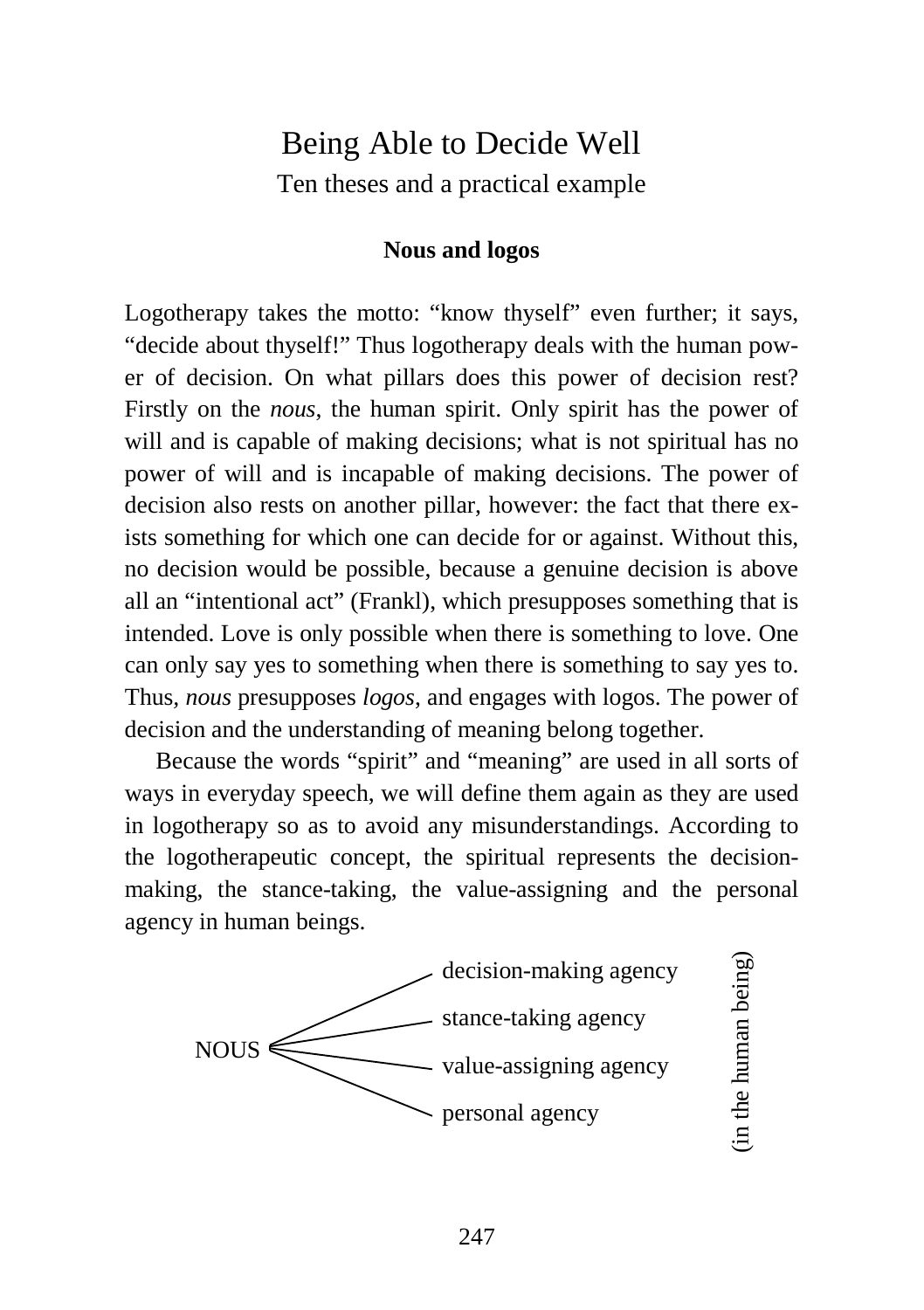All four characteristics are "specifically human", in other words they are not characteristics of other life forms, and as far as we know they belong only to humans. For only humans take a stance with respect to everything in them and around them, and this stance is of a personal nature. Only humans assign values to what they find around them. Only humans possess a knowledge of good and evil. They have eaten from the tree of the knowledge of good and evil, and have been expelled forever from the paradise which is beyond good and evil. In logotherapy, the spiritual or noetic human dimension is the specifically human dimension that sets the human being on the path of being human.

Nevertheless, it would be wrong to equate the spiritual dimension of the human being with human intelligence. Animals also have intelligence to a certain extent. Even computers are intelligent! Intelligence includes, for example, the considerable intelligent power that is needed to calculate the trajectory of a missile so that it lands in the middle of a densely populated enemy city. The onboard computer of a modern missile can do this in minutes. But the onboard computer of even the most advanced missile will never think about whether it is justifiable or meaningful to detonate an atomic bomb over a densely populated region. And this is because, despite its intelligence, it does not possess a spiritual dimension.

Spiritual, however, is also not the same as religious. Of course human religious belief is grounded in human spirituality, which is why animals do not pray to God. Religious belief is a decision for God, and only a being able to distinguish between good and evil can decide for "goodness in person". Nevertheless, the human spiritual dimension encompasses more than religious phenomena; love is also grounded in it, as is enthusiasm, interest, artistic ambition, the urge for discovery, the search for truth and the will for creative change. The human spirit reaches beyond itself into the world.

At its best, the spiritual may be defined as "movement", not movement in space, but movement in being. The philosopher Mi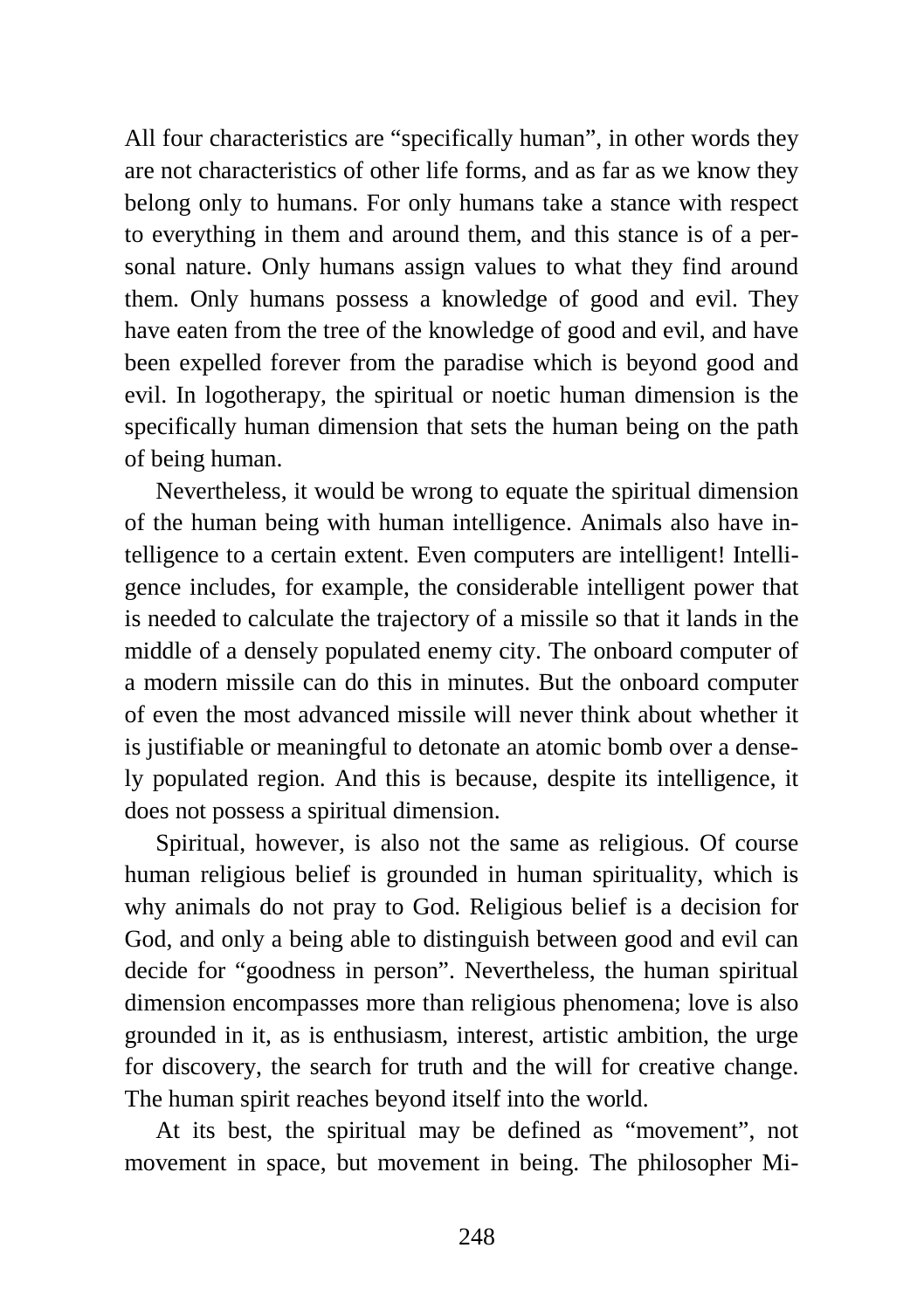chael Rappenglück once compared the spiritual with a dance. A dance is what is played out between the dancers, and the spiritual is what is played out between a human being and the world. Dancers may become ill, but the dance cannot. It can fail because of the illness of some of the dancers, or even despite the fact that all the dancers are healthy, if the movements are in the wrong direction. It is the same with the human spirit. It cannot become ill, but its mobility can be hindered and restricted by physical illness. It can also go astray despite physical health, and it can achieve great things in spite of physical illness. Matter, and with it the human organism, has to do with health and illness, birth and death; spirit, on the other hand, has to do with what is right and wrong, meaningful and not meaningful.

Let us turn to the definition of meaning, of the *logos.* Meaning is what is meant<sup>[76](#page-2-0)</sup>, the best possibility, what ought to be, or theologically expressed, the will of God.



This definition implies that the meaning concept in logotherapy is oriented towards something that transcends subjectivity, something that is independent of human caprice. Humans cannot decide arbitrarily what is meaningful, they can only *discover* it, and they can do so because meaning exists in the world. There are three general rules to note:

<span id="page-2-0"></span> <sup>76</sup> See Viktor E. Frankl, The will to meaning, New American Library, New York 1970.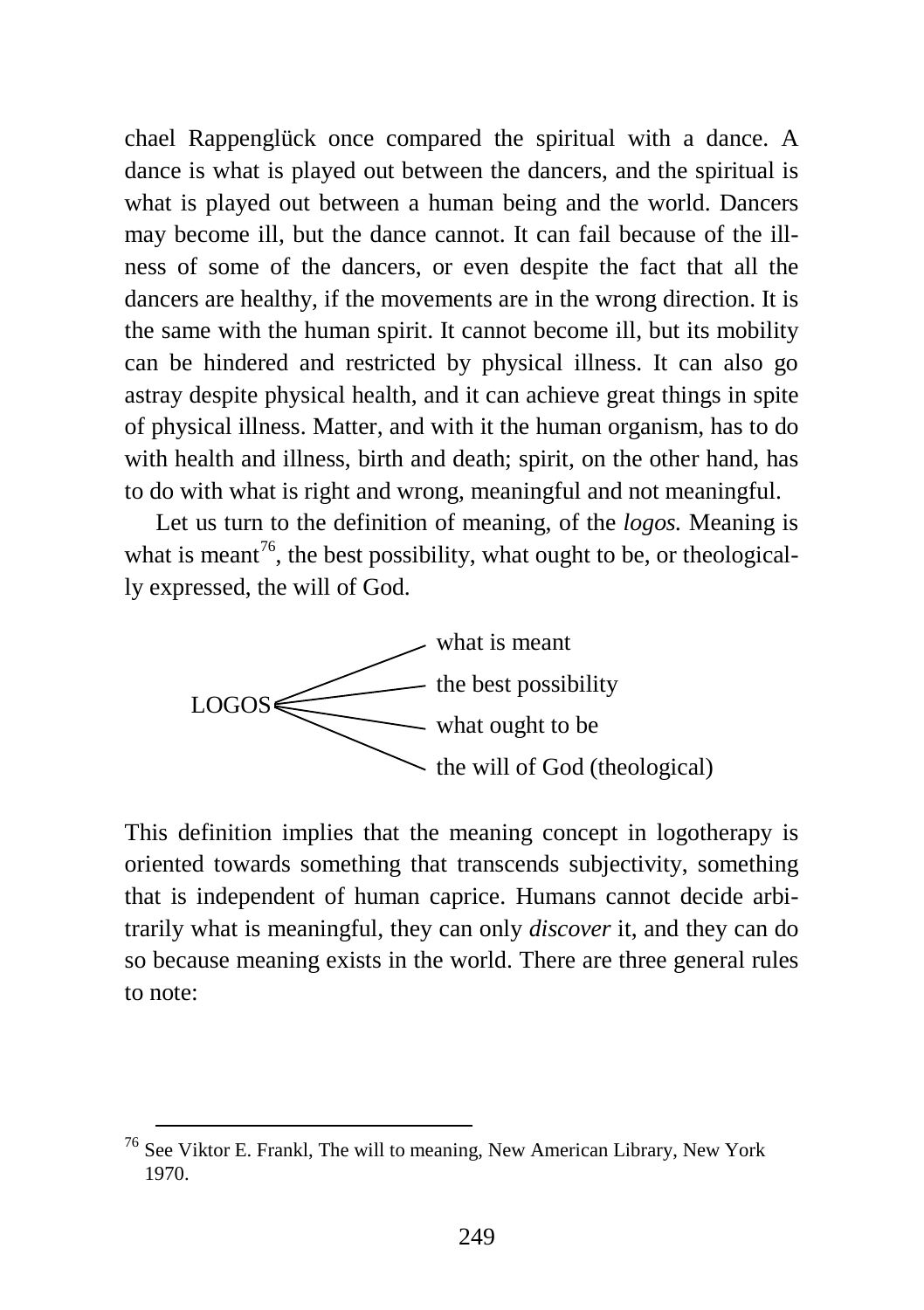## **1. The search for meaning does not generate meaning**

At a seminar in Rome I explained this rule to my students in the following way: I said that they could go out into the street and look for cats. Their search for cats would not generate cats, but their search would be successful because there are in fact cats in the streets of Rome. Similarly, meaning in life is there in reality, and it can be searched for, discovered, and found, but it cannot be generated or thought up. It is there in the same way that reality itself is; we do not just imagine it.

#### **2. Meaning is not a way to satisfy drives**

When I ask my students why Viktor E. Frankl talked about a *will to meaning* and not about a "meaning drive" that causes humans to search for meaning in their lives, they usually have to think for a while before they come up with the right answer. So I will give away the answer for the sake of the reader. If fulfilling meaning was the same as satisfying a drive, the end effect would be about the self and its satisfaction, and not about the meaning to be fulfilled. If one does something in order to satisfy a drive, one does it with the goal of getting rid of the unpleasant pressure of the drive. One feels better when the pressure of the drive is removed. If one eats something because one is hungry, one does not it so that the food may be eaten, but to get rid of the hunger. If there were another way of getting rid of the hunger, one might choose that instead and ignore the food. The end goal of any drive is the satisfaction of that drive.

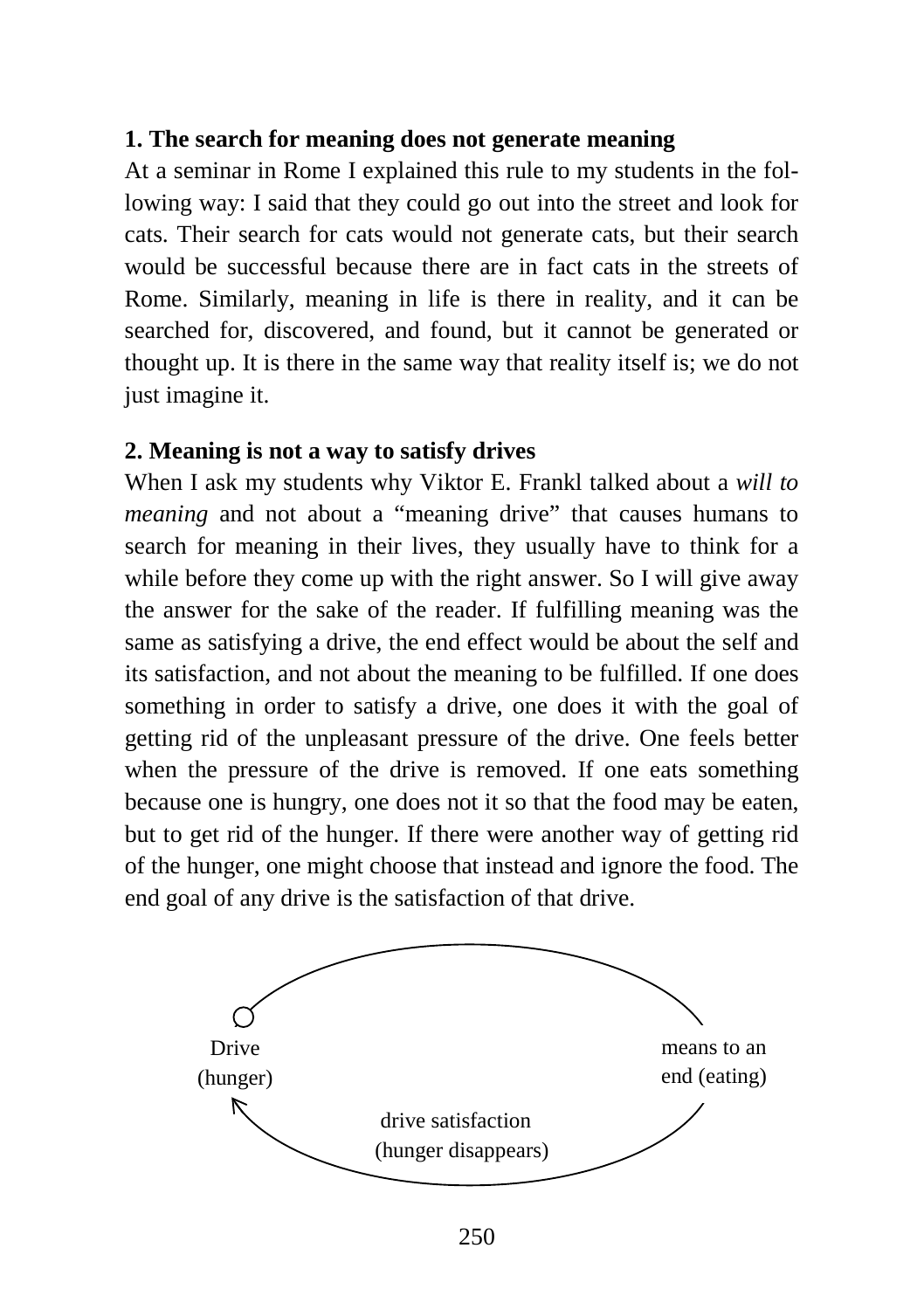This is not the case with meaning fulfilment. Meaning fulfilment is about something whose actualisation is recognised as meaningful and important. This thing is and remains the end goal of all efforts to actualise it. If one makes an effort to do so, it is not to feel better afterwards and somehow release inner pressure, but simply to see that it is done. One does it for the meaning that one sees in it, and not for any other reason. Admittedly one makes use of things as means to the end of fulfilling meaning, but meaning fulfilment itself can never be a means to an end; if the goal is not pursued for its own sake, it is not fulfilling meaning.

Let us look at a comparison from the field of psychology which is characteristic as regards the evaluation of motives. Numerous papers have been written about what gifts "mean". For example, it is said that someone who makes a gift of jewellery is hoping for a lasting friendship with the recipient, or that someone who makes a gift of something unusual is trying to get attention from the recipient. Depth psychological interpretations like this are rooted in the drive concept, because they assume that gifts are ultimately means to the end of drive satisfaction. One gives gifts to make one's desires known and to bring about their satisfaction. The question of whether a particular gift is meaningful for a particular person, whether that person can make good use of it and take joy in it, does not arise at the level of drives, it only appears at the higher level of meaning fulfilment. Here the ultimate goal is the person who receives the present, and for whom the present should be suitable, nothing else. The recipient's joy in the gift they have been given is meaning enough.

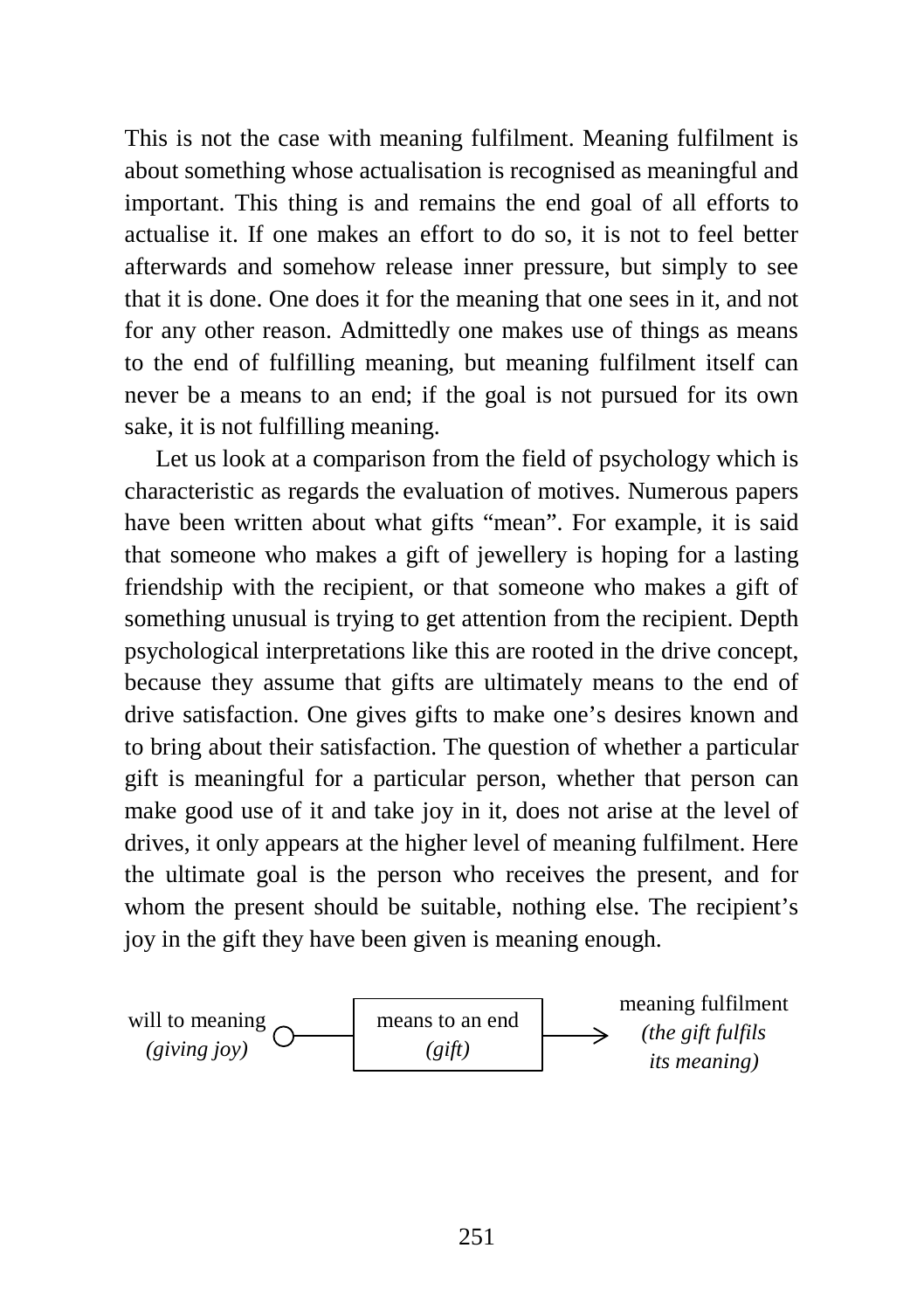With this example we can make the logotherapeutic definition of the meaning concept more flexible. Meaning is what is meant – in the example it is what is meant by the act of giving: an expression of love and friendship. Meaning is the best possibility – in the example it is the best possible thing that can come from the gift: the deepening of the friendship. Meaning is what should be – in the example this is what the effect of the gift should be on the recipient: joy. Meaning is the will of God – in the example this is the blessing bestowed by a lovingly-chosen gift.

# **3. The most powerful trigger for psychic illness is to experience or enact something contrary to meaning**

It is repeatedly pointed out in the logotherapeutic literature that, contrary to popular opinion, it is not overload and over-exertion that are the main triggers of illness, but the absence of meaning fulfilment and experience of meaning. The bad decisions of others which cause one to suffer, and one's own bad decisions, weigh more heavily on the psyche than continual work and times of scarce enjoyment. When the *will to meaning* is frustrated, people are shaken to their core; the *nous* that is no longer aware of the *logos* rears up in anguished despair. The search for meaning and the discovery of meaning are thus fundamental elements of preventative healthcare, and central topics for any therapeutic intervention, as we have described in detail elsewhere. However, the nous that is aware of the logos, and is thus successful in its search for meaning, but does not decide for it – the "spirit that always negates" like Mephistopheles, represents human misery at its height and greatest need for redemption, which leads to the concept of responsibility.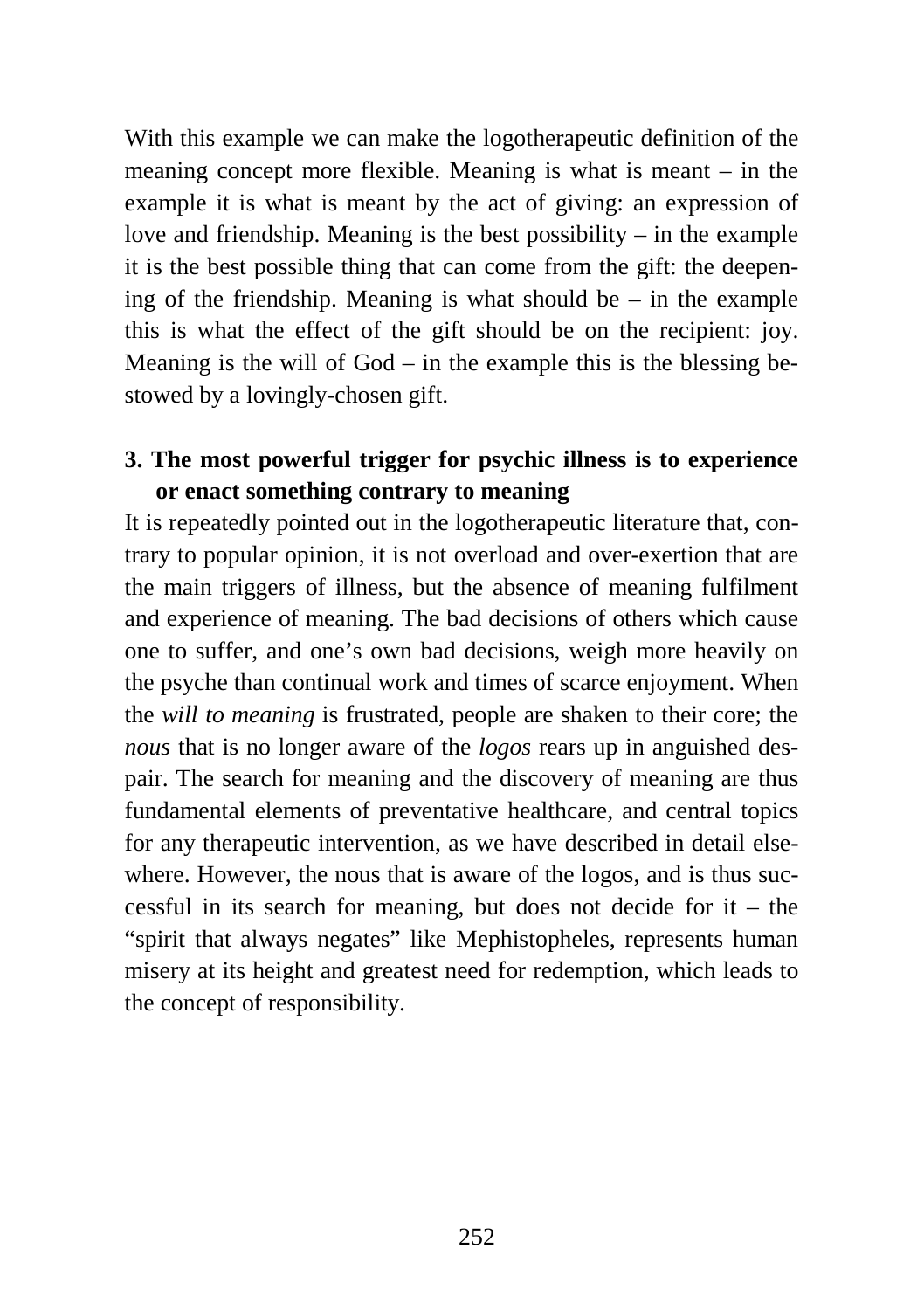## **Humans and reality**

To define the concept of responsibility in general, we could say: Responsibility is always being requested from us by a possibility for actualising meaning or value. Only where people have a free choice of possibilities are they responsible for what they choose, and in particular for whether they choose something valuable or valueless from the possibilities that are open to them. We are not responsible for the possibilities that exist; they are constantly changing in life anyway and not under our control. We are responsible for the choice that we make from amongst the possibilities that we encounter, because our choice causes some possibilities to disappear without being actualised, and others to become realities. We are responsible for allowing the less valuable possibilities to disappear and preserving the more valuable possibilities by bringing them into reality, where they are safely protected.

While there are always valuable possibilities in principle, meaningful possibilities are valuable possibilities that are tailored to a particular person and set of life circumstances. Two general rules apply here:

- 1. There are meaningful possibilities for every person in every consciously experienced situation. Meaning lies ready to be actualised, however a life situation may have come about.
- 2. What a person is unable to actualise is not a meaningful possibility. The logical reasons for this are as follows:
	- a) What people cannot do does not exist in the set of possibilities *for them*, and therefore it does not exist in the set of meaningful possibilities, which is a subset of their possibilities. What people cannot do is neither possible nor meaningfully possible for them.
	- b) What is possible for people can be actualised. Otherwise it would be "a possibility that is not a possibility", which is a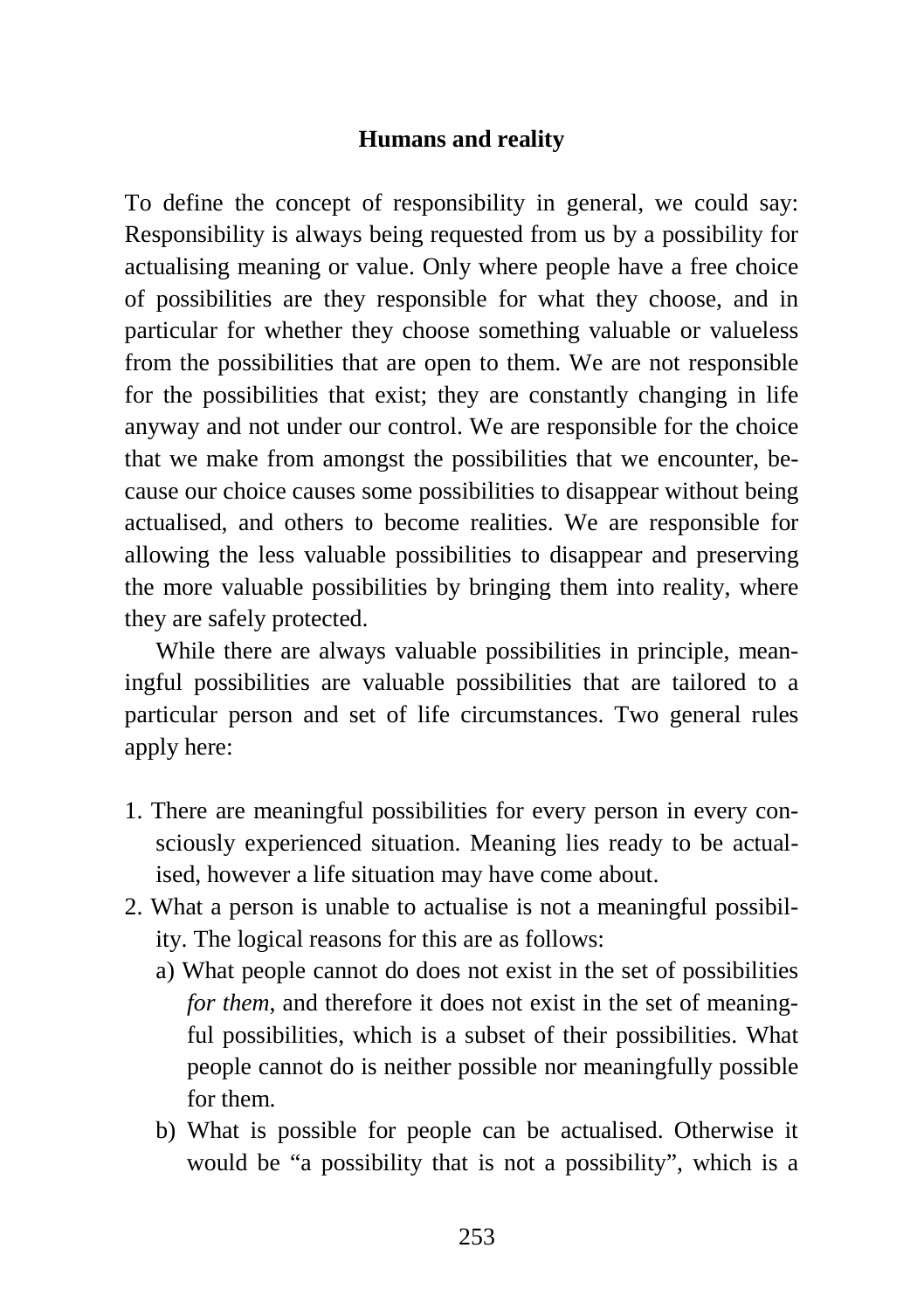contradiction. Because the set of meaningful possibilities is a subset of the set of possibilities, what is meaningfully possible is also actualisable.

### **An example**

The saying: "A lame person has the possibility of going for a walk, but is unable to actualise it", is false. But this person may have the possibility of acquiring a wheelchair. This may be a meaningful possibility amongst that person's possibilities, and it is actualisable. If this meaningful possibility is chosen, it will open up the further possibility of going on an outing in the wheelchair. Thus, the things that are actualisable can only be created successively out of the domain of what is currently possible.

## **The unconscious and automatism**

The argument that people are responsible for what they choose from amongst the possibilities that exist for them stands in contrast with the depth psychological concept of repression, which assumes that there are unconscious forces acting in people that force them into actions ("choices") that they would not consciously choose. Taken to its logical conclusion, this concept means that humans do not decide for themselves at all, but are driven and controlled by unconscious psychic impulses.

Logotherapy does not deny the phenomenon of repression, but it opens for discussion the question of *who* decides whether a feeling or an experience is repressed or not. Does a person – the spiritual person in the human being – not consider and decide whether or not to engage with an (unpleasant) thing with the conscious mind or push it into the unconscious? Ultimately a feeling cannot repress another feeling; the fork in the road at which we decide to process something consciously or let it stay unprocessed in the unconscious, must be controlled at a higher level than the thing that is being processed.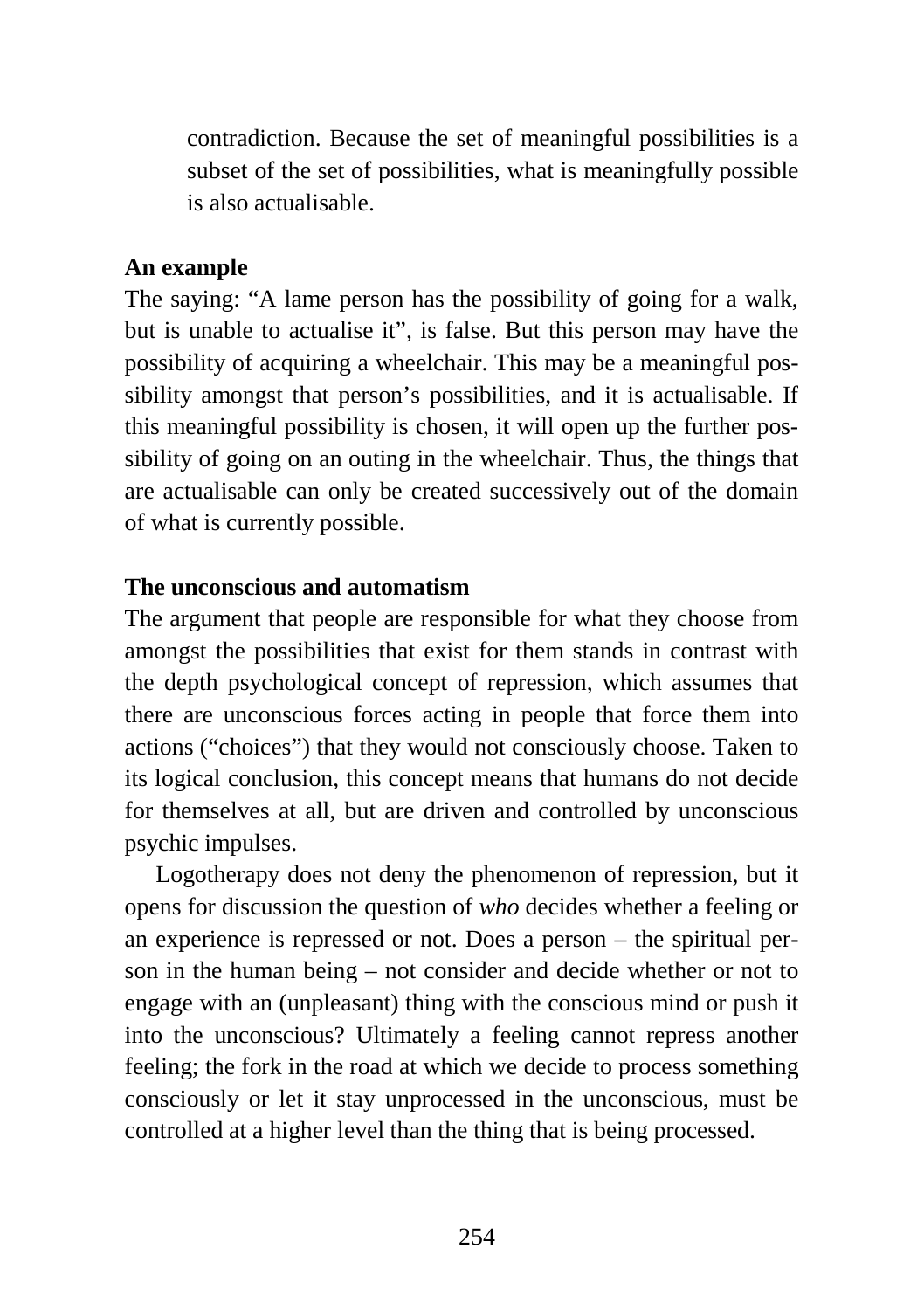

According to the above model, the spiritual person is also partly responsible for things that have been repressed and therefore cannot simply make the excuse of being controlled by impulses from the unconscious.

## **A few further perspectives**

- 1. Some repression can even be meaningful, because it enables a person's conscious management of life not to be overwhelmed by too many difficult things at the same time. In general, nature has something in mind in everything that it does, and repression into the unconscious, which is a natural phenomenon that exists in every human being, plays a protective function, even though this protective function can become an illness in certain circumstances. The danger here is that patients who, with the help of a therapist, bring many painful experiences from their past into the light of consciousness, don't know what to do with this knowledge; this explains, for example, the high suicide rates psychotherapists in training who themselves undergo psychotherapy.
- 2. It is all too easy to behave in accordance with an established pattern (scripts) which one follows unconsciously. It is like a pianist dismissing mistakes in a performance because they were the result of learning a finger pattern incorrectly. No one denies that behaviour in daily life involves a series of automatisms, that conscious learning of a behaviour always precedes the formation of any automatism, just as a pianist practices finger patterns that later become increasingly automatic. But wherever something has become automatic through practice, it can be "unpracticed" and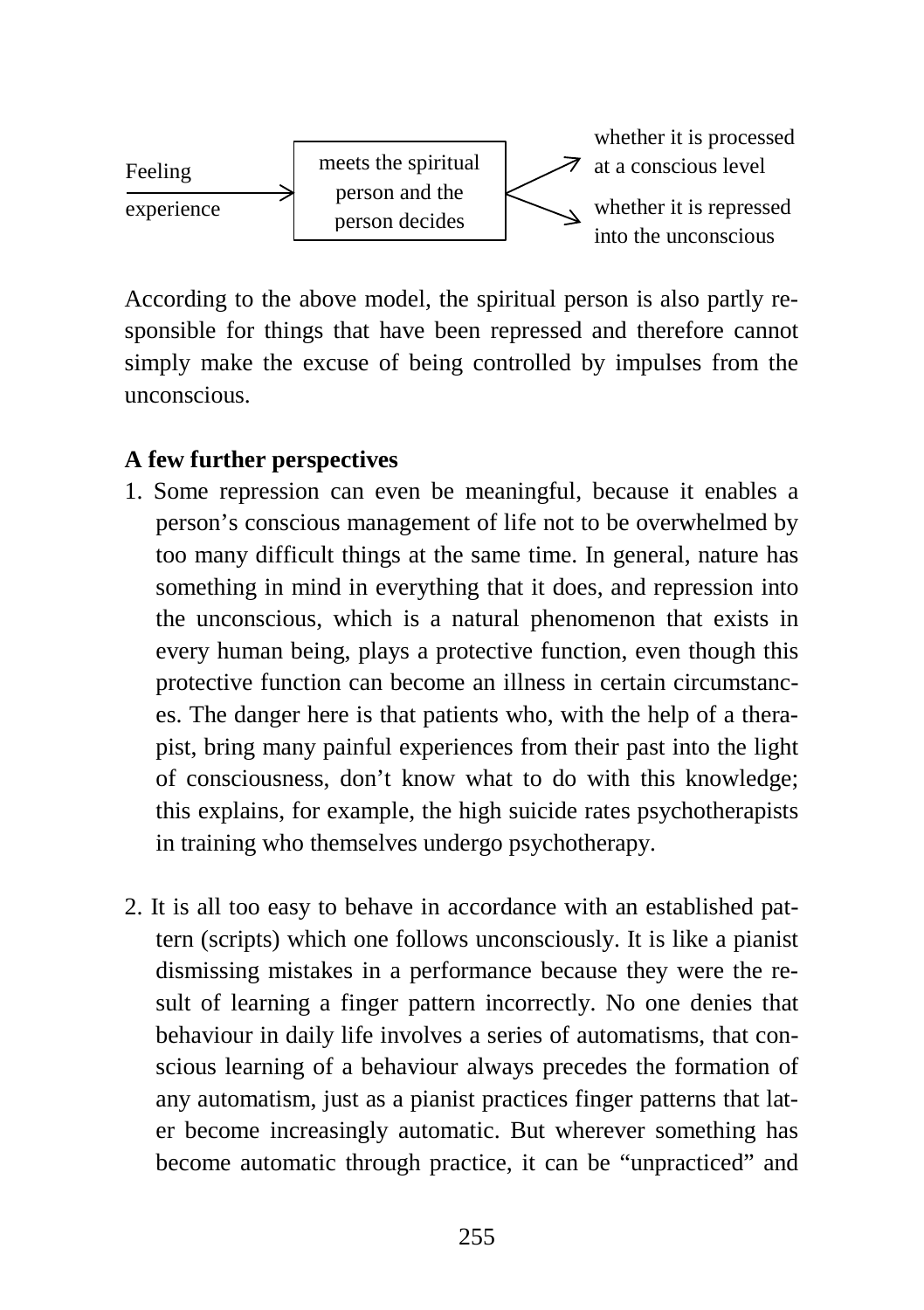something else practiced in its place, so there is no escaping responsibility for what becomes or remains an established pattern.

"A man jumps from a bridge into the water. Another man jumps after him to save him. After the rescue has been successful, we ask the second man how this decision was inwardly possible. He answers that it was not a question of making a decision; it is self-evident to him that he would try to save a life. The question, after all is said and done, is whether or not the man's act can be said to have been an achievement, since it was self-evident for him. Were there not a number of other people crossing the bridge at the same time, and were they not equally witnesses to the danger to life, without having the thought to jump after the endangered man – in other words, without it being self-evident to them to jump, as it was to the other man?

We see that the achievement is the fact that it was self-evident to the man to jump. For it is by no means self-evident that something of that sort would be selfevident to anyone. Yes, that is the achievement: that it comes to pass, that someone makes it come to pass, that such a thing is self-evident. Nothing is self-evident, it only becomes self-evident. By repeatedly doing good things, one eventually becomes good."<sup>[77](#page-9-0)</sup>

3. Years ago, there were a number of studies in experimental psychology about to what extent people could be unconsciously manipulated. These studies always found that manipulation is only possible when the person being manipulated has no spiritual ob-

<span id="page-9-0"></span> <sup>77</sup> Viktor E. Frankl, Der Mensch vor der Frage nach dem Sinn, Piper Verlag, München, 2007, 20th ed., 260f.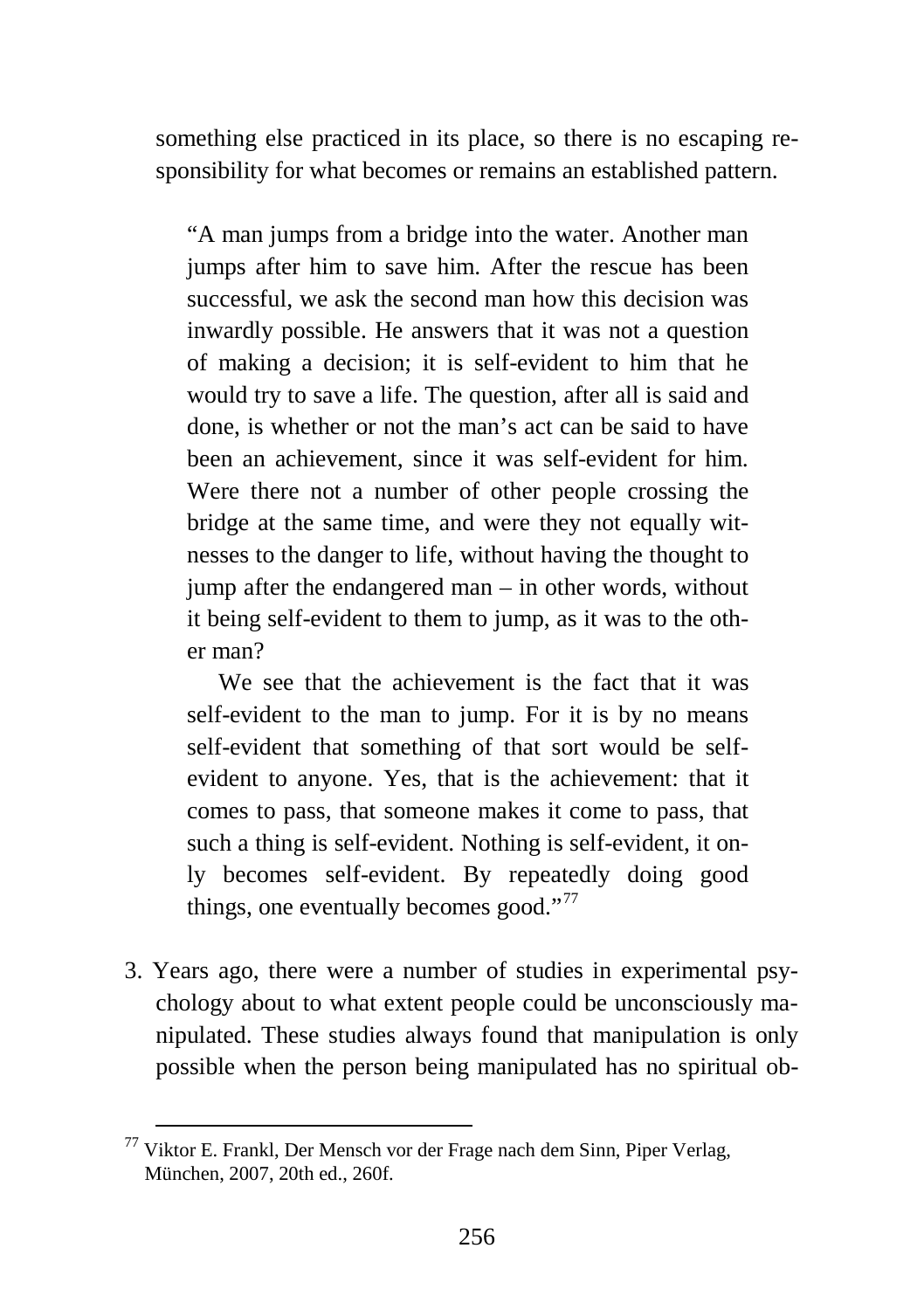jection. For example, in one study advertisements for Coca-Cola were flashed up on cinema screens for a fraction of a second in order to evoke an unconscious desire for Coke in the audience. This succeeded: after the film many of the cinemagoers flocked to a drinks stand in the street and asked for Coke. There was one exception: people who had been told not to drink Coke for medical reasons chose other drinks. The significance of this is clear: When people feel a desire to drink Coke and see no meaningful reason not to do so, they are very likely to buy Coke. If, however, they see a meaningful reason not to, they are equally likely not to buy Coke, even if an appetite for it has been manipulatively engendered. It follows that manipulated people are spiritually free to oppose their own feelings and needs even if they have been manipulatively influenced.

4. In contrast to the New Age movement, logotherapy does not believe that our lives are controlled by the stars and their constellations, but that we have to control them ourselves on our own, led by the guiding star inside us which is our conscience. Admittedly we cannot decide everything on our own, we are subject to the restrictions of unalterable fate, but we can do our own part, and that is more than enough. Logotherapy does share the hope for rethinking things, for a new way of thinking, though it would prefer to call it "reorientation". For thinking is one-sided, whereas orienting oneself is a dialog between the self that is oriented and that towards which it orients itself, between the measurer and the measurement, between the knower and the known, between the empowered spirit and the spirit of empowerment. The only orientation that is really capable of establishing a new age is orientation towards meaning.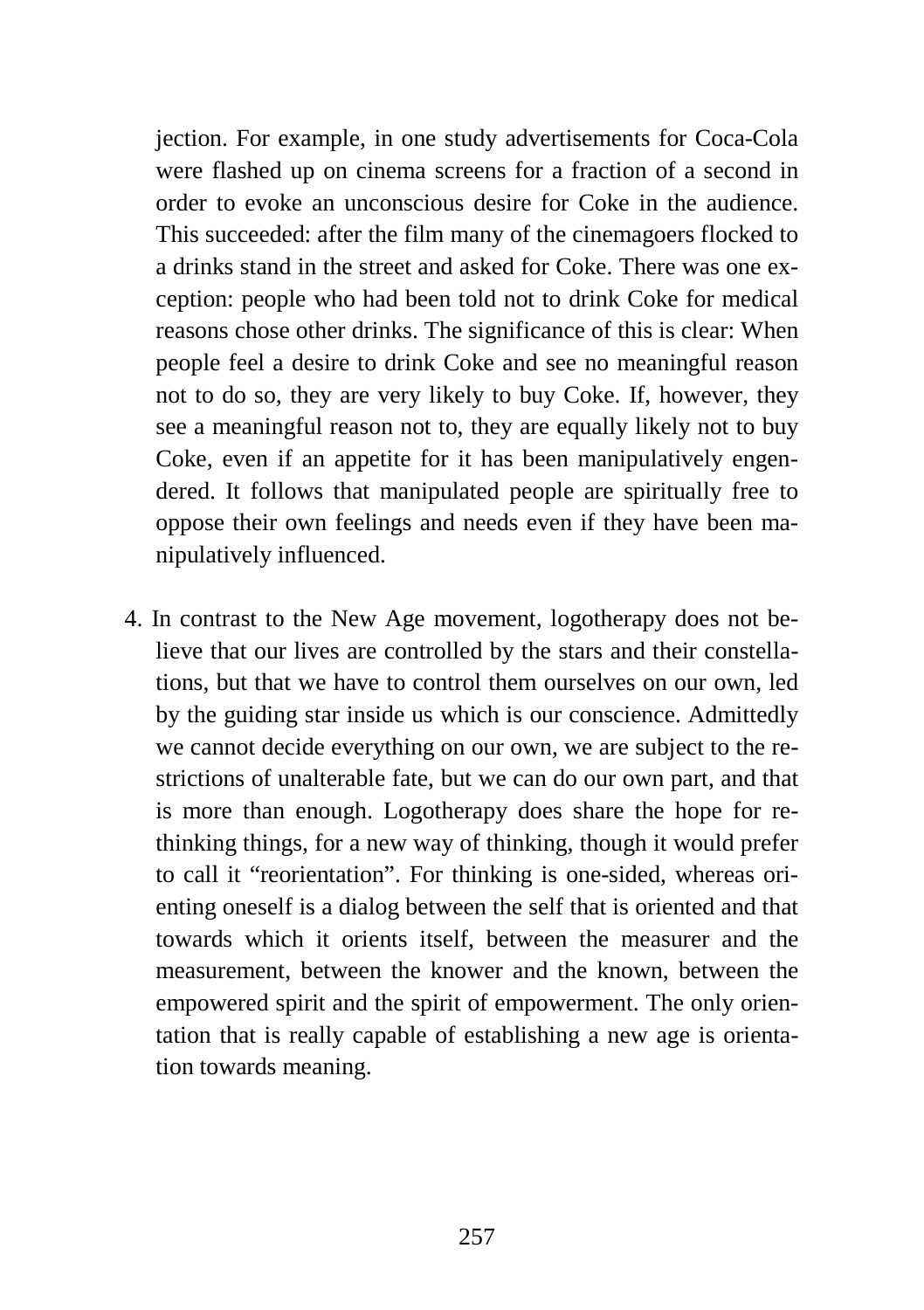## **Ten theses about the human capacity for decision**

Ten theses follow from this logotherapeutic concept of the human being:

- 1. Human decisions are free acts of will that cannot be explained.
- 2. There are reasons for this free acts of will, but not causes.
- 3. These reasons do not explain the choice of a particular behavior, but only its meaning.
- 4. Humans can also make decisions contrary to meaningful reasons.
- 5. Causes are explanations for situations where no decision can be made.
- 6. Humans can also adopt a voluntary stance with respect to causes and their consequences.
- 7. This voluntary stance cannot alter what cannot be decided, but it may make it possible to accept it.
- 8. The conflict of wanting and not being able to do something, or not wanting to and being compelled, comes from engaging with the causes of not being able or being compelled to do something.
- 9. The conflict of wanting to do something that should not be done, or not wanting to something that should be done, comes from engaging with the reasons why something should or should not be done.
- 10. Engaging with causes is the same thing as confronting fate, whereas engaging with reasons is a confrontation with one's own freedom and responsibility.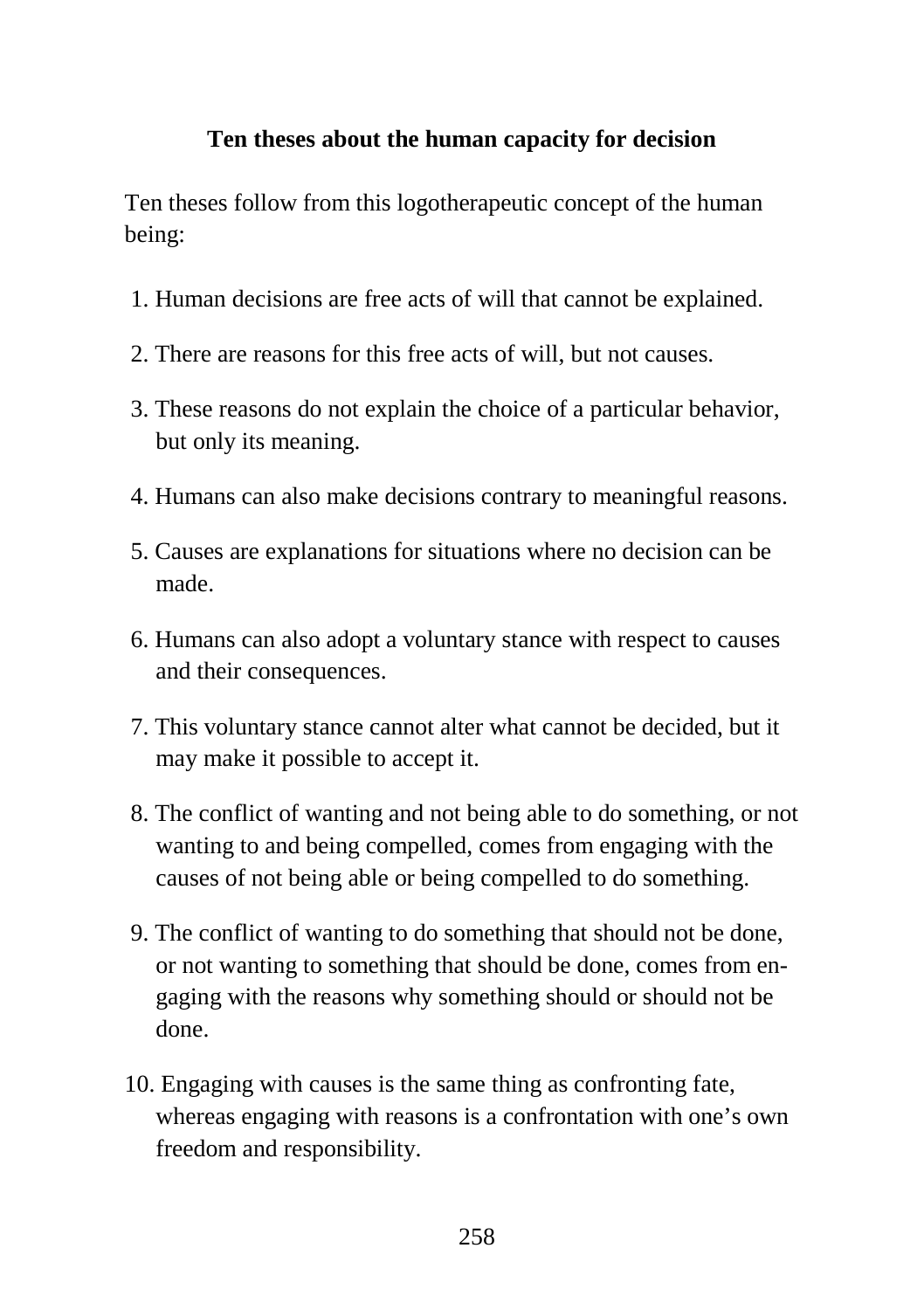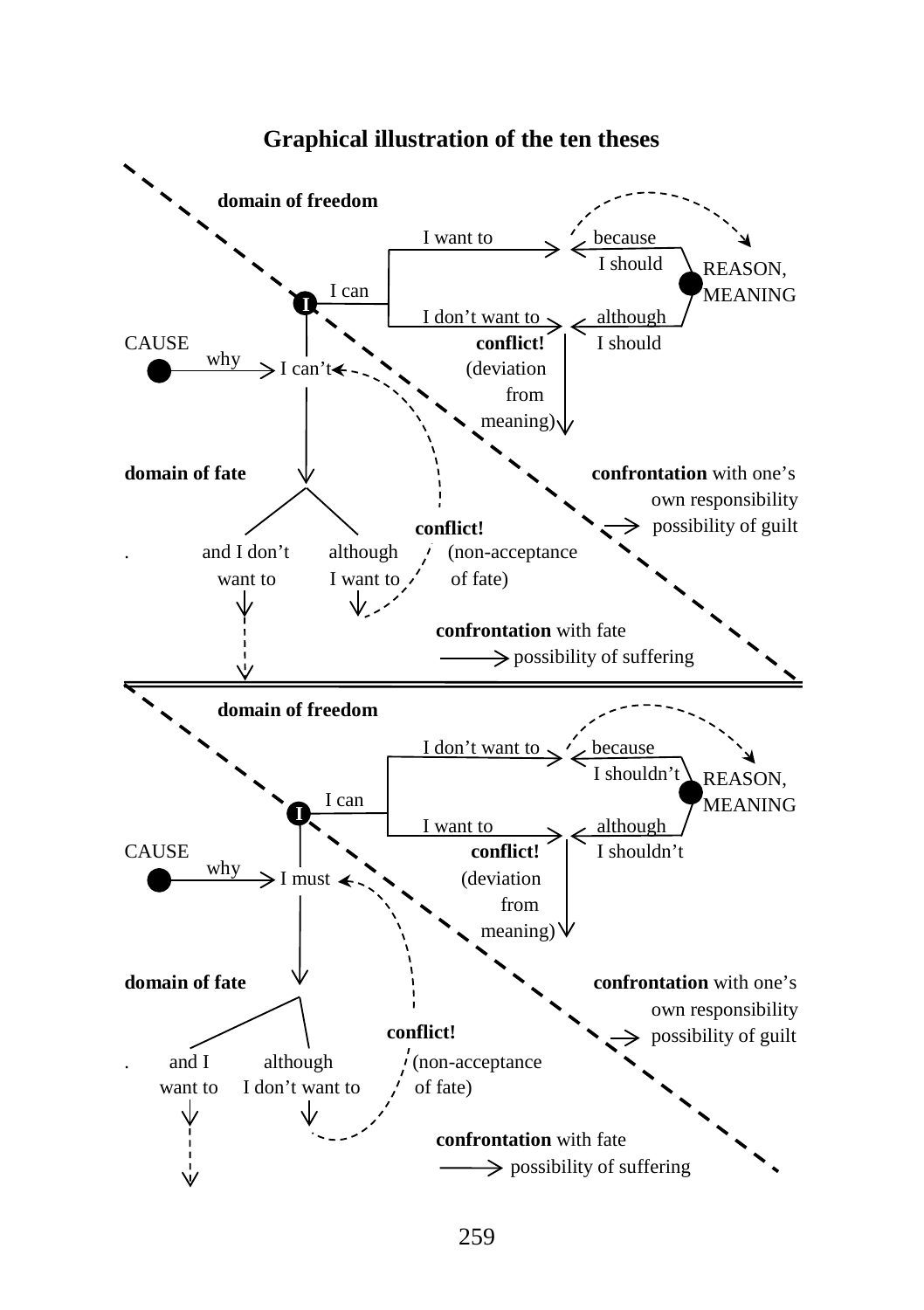#### **Explanation of the ten theses and their graphical illustration**

"Man is the being who decides in every moment what he will be in the next moment." This statement by Viktor E. Frankl illustrates the central point of his teaching and his radical approach. It conflicts with Freud's teachings about repression and with all theories that see human beings as the product of society. At the same time, it makes clear his great *trust in human beings*, which is both the weakest and the strongest argument that logotherapy has to offer. It is the weakest argument inasmuch as there can be no scientific proof of human spiritual freedom being the basis for the human capacity to make decisions. The witnesses to spiritual freedom, people who have made heroic decisions under the most difficult circumstances, are always in the minority, whereas all the others, who make no meaningful use of their capacity to decide and instead allow themselves to be let by their drives and feelings, are the majority. Sober, statistical facts always speak for an absence of human freedom.

But while trust in human beings and their power of decision which exists in spite of everything is the weakest theoretical argument for logotherapy, it is its strongest argument in practice. For this trust lifts the patient up, it appeals to his or her humanity and draws out spiritual energies that make it possible to overcome illness and suffering. People who experience themselves as victims of their circumstances and themselves as driven by unconscious forces will not lift a finger to heal themselves, for every form of dependency is crippling, even if it is only imagined. Only people who are aware of their own capacity to decide will take responsibility for what they decide in freedom.

Dependency and blame go hand in hand: An alcoholic thinks he has to drink because his wife has left him. Similarly, freedom and individual responsibility go hand in hand: An abstinent person does not drink, because he has decided to make his marriage work.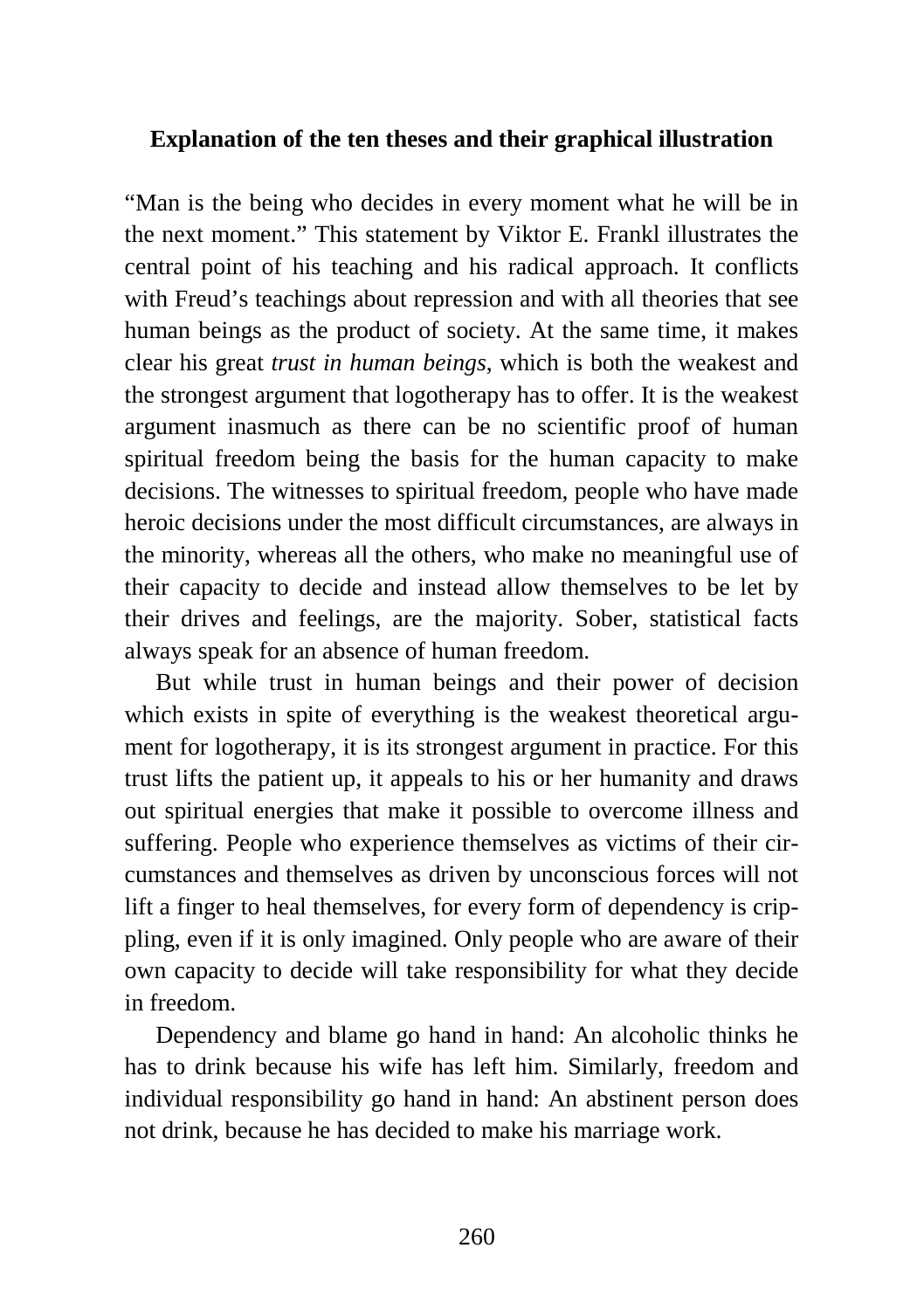So let us acknowledge the existence of the *domain of freedom* in human life, and separate it from the *domain of fate*, as represented in the diagram by the dotted diagonal line. What do we find in the *domain of freedom*? Here is where we find "can", "want" and "should". What should be done exists in the space of what can be done, because it makes no sense to say that I should do what I cannot do. But not everything that should be done is wanted. Psychic conflicts in the *domain of freedom* involve wanting to do something that should not be done, or not wanting to do something that should be done, both of which involve deviating from meaning and accruing existential guilt.

"In view of this radical freedom we can also understand how rightly theology speaks of a mysterium iniquitatis: because our choices are ultimately free, they cannot be completely explained by appealing to deterministic factors, there is always something inexplicable left over, which remains a mystery. And if this mystery did not exist, we would have neither freedom nor responsibility, and there would also be no guilt. They would have been explained away."<sup>[78](#page-14-0)</sup>

In fact, the problem of guilt stands and falls with the human capacity to make decisions. This can be seen, for example, in the way society deals with the phenomenon of criminality. The question always asked is what causes the criminality. Bad parenting, poverty, deprived living conditions, being led astray by bad role models, political repression and insufficient satisfaction of needs are most commonly mentioned as causes. Such theories of causation hang around the necks of people who have become criminals, because they do not feel taken seriously. It amounts to a claim that they are not compe-

<span id="page-14-0"></span> <sup>78</sup> Viktor E. Frankl, Der Mensch vor der Frage nach dem Sinn, Piper Verlag, München, 2007, 20th ed., 220.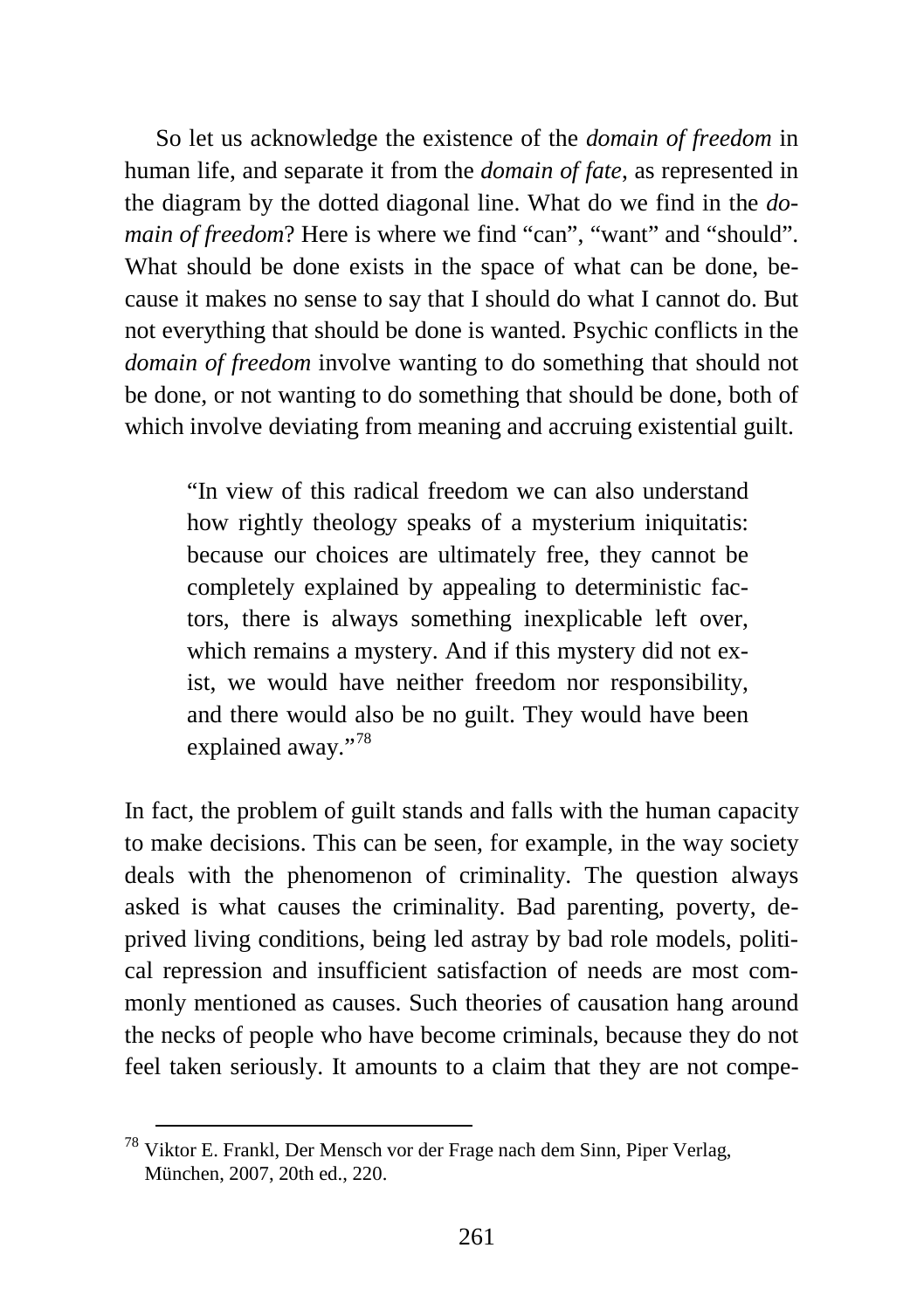tent or in control, as though they were marionettes lying motionless on the ground because one of their strings has broken, or because someone has pulled on the wrong string. Who wants to feel like a marionette?

It undermines a person's worth and integrity to deny the guilt that he or she has acquired, and above all it makes impossible the only meaningful way of processing guilt: atonement in the form of somehow making things right again, even if it is just that the person concerned is made right again by changing and improving for the better. It is much more humane to accept the idea that there can be no final and complete explanation or clarification of human choices for or against meaning, because it has to do with a free act of the will, lying in the domain of what "can" be done.

Now let us looks at the *domain of fate*, which lies on the opposite side of the diagonal to the *domain of freedom* in the diagram. What do we find here? Here is where we find "cannot", "must", and the causes of both. Here we find explanations (a why) and things that cannot be decided, and these also lead to conflicts, though they are of a different kind to the conflicts in the *domain of freedom*. The conflicts in the *domain of fate* involve wanting to do something that cannot be done, or not wanting to do something that must be done. There is no deviating from meaning, but there is non-acceptance of (seemingly meaningless) fate, which produces suffering.

But even in the face of unalterable suffering, humans still have freedom in their freely chosen attitude to that suffering. Thus, in an astonishing way, each of the two clearly delineated domains is permeated with the light of the other: in the *domain of fate* there is freedom in how one deals with one's fate, and in the *domain of freedom* there is a reason, a meaning, that eludes the human grasp, because it can be affirmed or denied, but it cannot be invented.

So the whole diagram reveals to us the optimal thing that can come out of confrontation with fate on the one hand and confrontation with individual responsibility on the other: wanting what should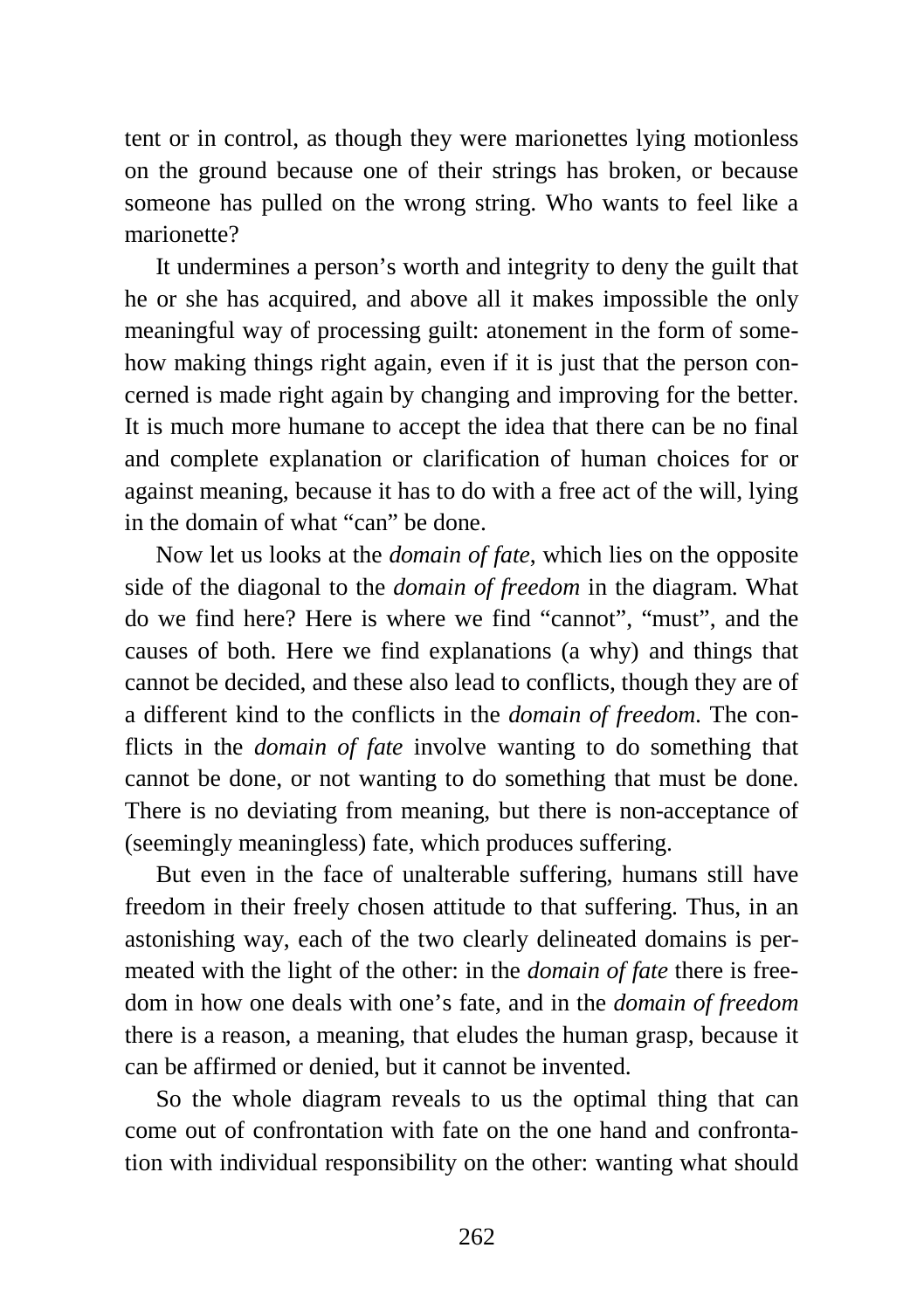be, not wanting what should not be, wanting what must be, and not wanting what cannot be. Wanting the right things is the only secret. People who orient themselves towards meaning and accept their fate are saved. People who do not orient themselves towards meaning, or do not accept their fate end up in a state of forsakenness that requires help and support from other people. As long as we keep both of these aspects in view, we will not go far wrong in our attempts to meet people in their forsakenness and lead them out of it.

## **A practical example**

In the process of leading people out of a life crisis, strengthening the person's capacity for making decisions often has priority over other things. Thus, in the following we will use a concrete and relevant example to consider the question of what is fundamentally required to achieve such a desirable harmony between oneself and the *logos*.

To begin with, it is extremely important for people's peace of mind to stand inwardly behind what they do. It is just as important for them to do what they have decided to do. Thus, they must also stand behind what they have decided to do. *To decide, act accordingly*, and *stand behind* one's actions forms a stable triad. Anyone who upsets the balance of this triad sets off a psychically and physically dangerous inner conflict. To want and not want something at the same time, or to want it and not do it, or to do it without wanting it is demoralising for anyone. But such states are common. Nevertheless, this illustrates a number of aspects of being able to decide well, which includes being able to act on one's decisions and stand behind them.

## **The problem of not being able to decide well**

The example we promised explains the problem of not being able to decide well. A pedicurist says: "I am looking for new and bigger practice rooms. These ones are too small and cramped." Ten minutes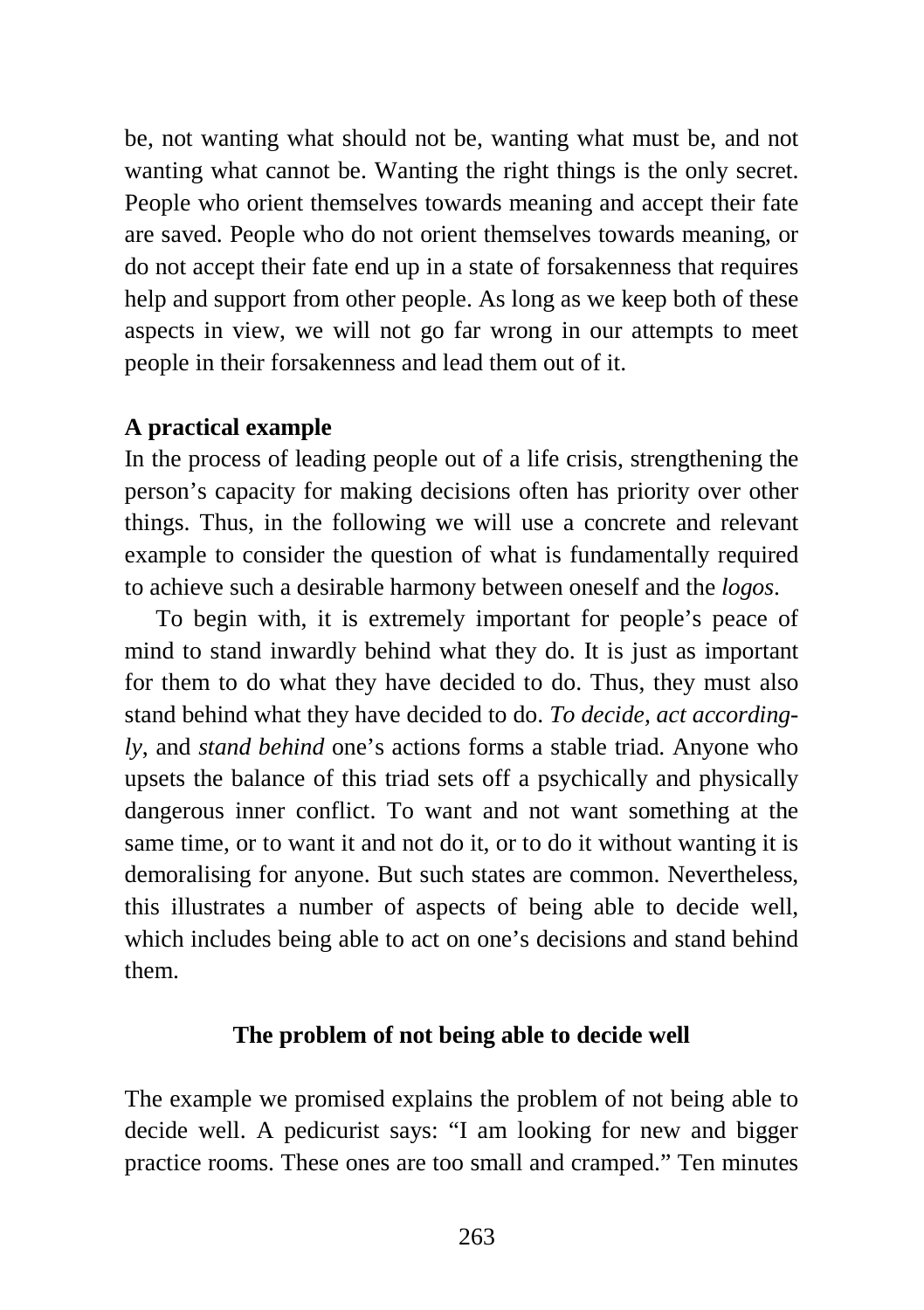later, she says: "My customers are mostly older people who are used to coming here. If I moved, many of them would find that disruptive and stop coming." Is this pedicurist weighing up the pros and cons of moving her practice in a healthy fashion? Actually it suggests that she has moved a step further when she says, "I am looking …" This makes it sound as though her decision is made. But then why does she say "if" in her next sentence (her customers will stop coming if she moves)?

If contradictions of this kind pile up, people like this pedicurist end up in a dilemma, that is, in a situation that seems increasingly insoluble. She wants to move and she does not want to move. Whatever she does, it is bad for her. This can be seen from the fact that the arguments in both of her sentences involve something bad:

- 1. It is bad that her existing practice is small and cramped.
- 2. It is bad that many of her customers will stop coming if she moves.

The technical language of ambivalence does not fully capture the essence of such a dilemma. Ambivalence means that someone is swinging back and forth like a pendulum between two values that cannot be simultaneously realised. A dilemma, on the other hand, means that one is stuck between two negative things, two things contrary to value, and it is as though one is caught in a pincer from which one cannot escape. Every decision that can be made is bad.

No one can decide *well* between two things that are contrary to value. It is psychically self-contradictory to decide for something bad. So if one decides between two such things, the desire for the value that was chosen against remains psychically alive and destroys one's peace of mind. In the example of the pedicurist, for example, either decision leaves her with an unfulfilled desire, whether it is for a more comfortable practice or for the loyalty of her customers.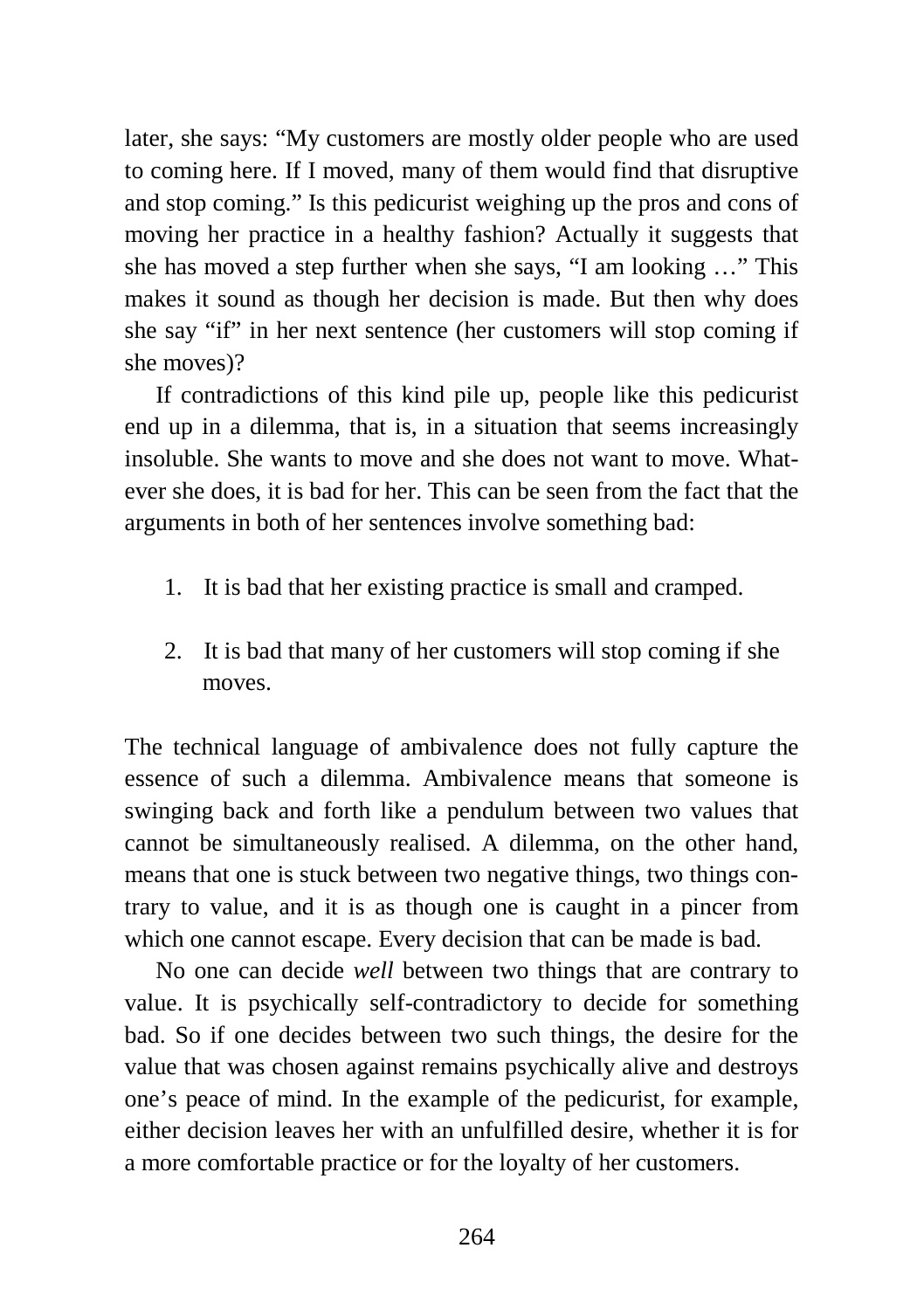## **Option 1:**

Externally she says yes to something that is contrary to one of her values: "OK, I'll give up the idea of moving." The inner desire for more comfortable practice rooms is still there. The result is that she keeps working bitterly in her old practice, and is annoyed about it every day.

## **Option 2:**

Externally she says yes to something that is contrary to one of her values: "OK, I'll give up my regular customers." The desire for an uninterrupted stream of customers is still there. The result is that she sits bitterly in her new practice and is annoyed every day about having to find new customers.

Disagreeable options like this weaken people. Why? Well, even in the case of a dilemma a decision must be made; even if the person does nothing, this is a *de facto* decision. This means that the person *must* decide for something that is not wanted. What is done is not wanted, in a fundamental, general sense the person is "against" it.

Unfortunately many people live in a state of being permanently against things. The ship of their lives is sailing against the wind, which produces frustration, annoyance, anger or resignation. These unpleasant feelings direct their course and commit violence against either themselves or the people around them. Here are some possible scenarios in the example of the pedicurist:

## **Against the self**

"I'm such a silly cow, I've been sitting in this hole for ten years just because I'm dependent on my customers!"

"I'm fed up with this move, now I'm just sitting here twiddling my thumbs!"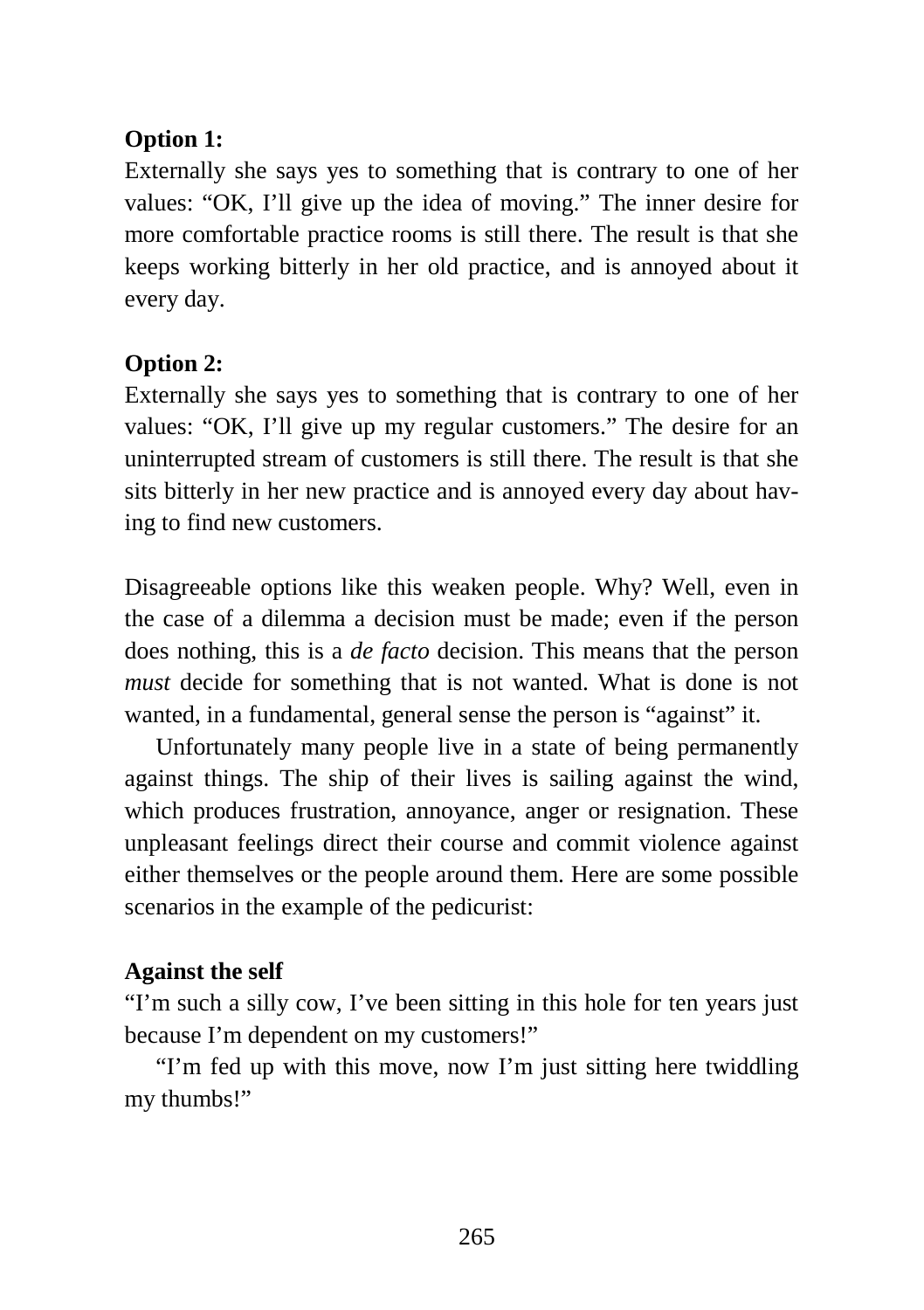#### **Against other people**

"Nothing is done to help small businesses these days, they are just allowed to go under!"

"These stupid old people are so stuck in their ways that they can't just go to a different place!"

Living in a state of being against everything undermines all life force. Joy withers away, unwillingness builds up, work is done less well, it becomes much more difficult to pull oneself together day by day. An inner desire for something different always has to be suppressed, as does the external expression of anger. This causes a loss of strength which reduces one's flexibility and creativity. Fixated on the negative side of things (what one is against) one overlooks the opportunities that one might still have in one's dilemma. In the case of the pedicurist, it might be possible for her to make her practice rooms more comfortable by rearranging the furniture, by renovation, by roofing in the balcony, or something like that. Or there might be ways of making the move less disruptive for her customers, by notifying them well in advance, by giving them a map of the new location, by offering them a free appointment in the new facility, and so on. But when people have already been psychically weakened, their imagination loses its wings.

So what is the way out of the dilemma? In brief, one could say: one has to move away from always being against things and replace it with always being completely for things!

# **The role of being for things in the process of being able to decide well**

To be completely for things, that is not just in one's head, but also in one's heart, alleviates four sources of pain that are inevitably associated with every decision process. It is useful to be clearly aware of these four sources of pain so that one can develop strategies for keeping them to a bearable level.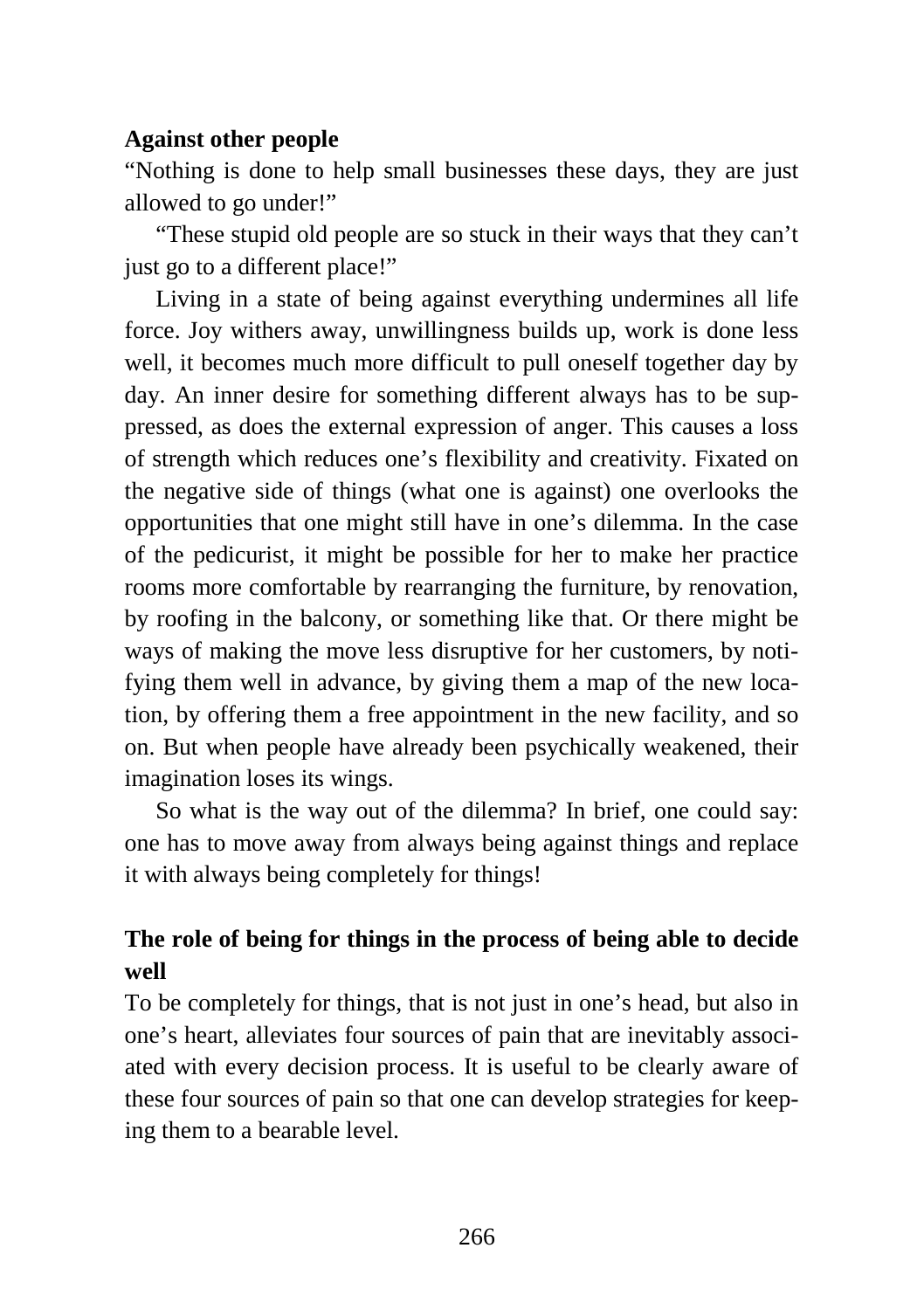\* \* \* \* \* \* \* \* \* \* \* \*

The stars above represent a set of possibilities. Happily, each of us has a number of possibilities available to us at every moment of our lives. It is, however, a restricted number, because certain possibilities do *not* (or *no longer*) exist for particular people. A sick person cannot go on a strenuous trip, an unemployed person cannot afford an expensive car, a person who is not musical cannot become a professional singer, and so on. Some possibilities are not available to us at a given point in time, as much as we might want them to be. They may be available to people around us, but not to us. We are not free to choose them. Fate denies us these things. Of course we are not interested in all of the things denied to us. For example, not everyone wants to go on a strenuous trip, buy an expensive car or become a professional singer. Some of the things denied to us are things that we would like to have if we had the choice. But unfortunately they are completely unattainable for us, and we have to accept this. This is the first source of pain: there are always beautiful, attractive possibilities in the world that are simply not possibilities for us.



Let us look further at the decision process. What is not possible for us can be eliminated. We can also quickly eliminate the possibilities that can be ruled out without difficulty. Each of us has possibilities in every moment of our lives that are pathological, meaningless, ridiculous, or bad, and which we certainly do not intend to choose. We are perfectly free to run naked in the streets, give away all our possessions, stick a knife in our chest or eat bird feathers. In principle there is nothing to stop us doing these things, but we do not normally take possibilities like this into consideration.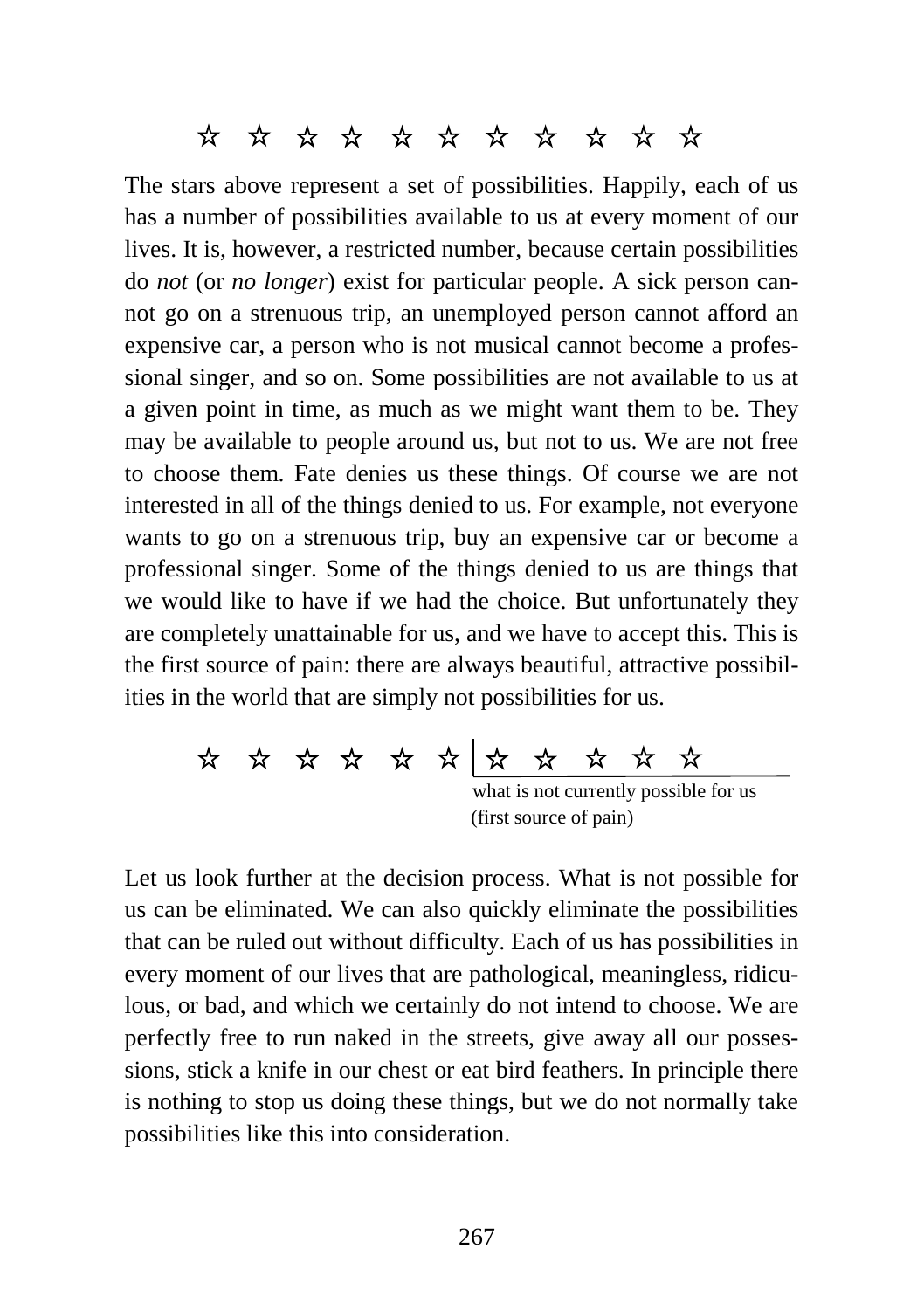

If we remove what is not currently possible for us, as well as what can be ruled out without difficulty, we are left with the possibilities that exist for us at a given point in time. These are represented by the stars in the middle section. We make our decision by selecting one of these stars.



It sounds so easy to choose one of the stars representing what is currently possible for us, but there is another snag: to choose one of the possibilities means choosing against all of the other possibilities. If we decide for one of the stars in the middle section, we have to throw away all of the other stars voluntarily, at least for the moment, and this applies whether we like them or not. So we throw away the other stars even if we liked them, or would have liked them if we had actualised them. The second source of pain is already calling to us from the set of voluntarily relinquished possibilities, amongst which there are also beautiful and pleasant possibilities, which will now not come to pass in our lives, because we have decided for something else.